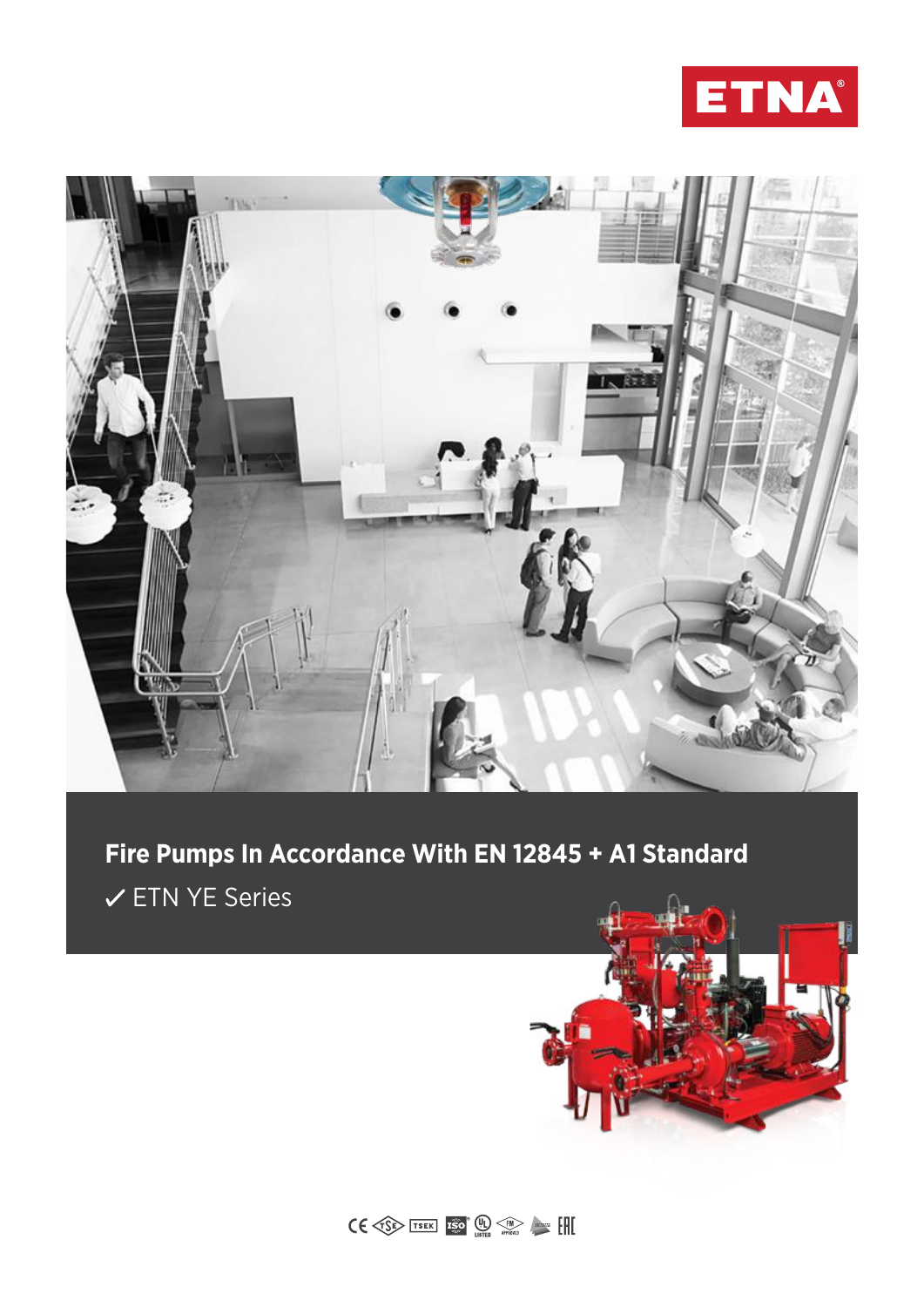

## **Fixed Firefighting Systems - Automatic Sprinkler Systems - Design, Installation and Maintenance**

This European Standard was approved by CEN on 2019.

CEN members are bound to comply with the CEN/ CENELEC Internal Regulations which stipulate the conditions for giving this European Standard the status of a national standard without any alteration. Up-to-date lists and bibliographical references concerning such national standards may be obtained on application to the CEN-CENELEC Management Centre or to any CEN member.

This European Standard exists in three official versions (English, French, German). A version in any other language made by translation under the responsibility of a CEN member into its own language and notified to the CEN-CENELEC Management Centre has the same status as the official versions.

CEN members are the national standards bodies of Austria, Belgium, Bulgaria, Croatia, Czech Republic, Denmark, Estonia, Finland, Former Yugoslav Republic of Macedonia, France, Germany, Greece, Hungary, Iceland, Ireland, Italy, Latvia, Lithuania, Luxembourg, Malta, Netherlands, Norway, Poland, Portugal, Romania, Slovakia, Slovenia, Spain, Sweden, Switzerland, Turkey and United Kingdom.

#### **What is the most important standard for fire?**

The answer is already in the question, it is the EN 12845+A1 Firefighting Standard. And ETNA is the first Turkish brand to produce fire pump systems in accordance with EN 12845+A1.

#### **About EN 12845+A1 Standard in Turkey**

TS EN 12845A+A1 (2019) standard is exactly the same as the EN 12845+A1 (2019) standard, and it is the first **"Turkish Fire Standard"** to be established by the Turkish Standards Institute (TSE) with the permission of the European Committee for Standardization (CEN). This standard was established based on the EN 12845+A1 (2019) standard that is accepted by CEN, prepared by the TSE Engineering Services Expertise Group, and accepted and issued as a "Turkish Standard" at the TSE Technical Council meeting on February 3, 2020.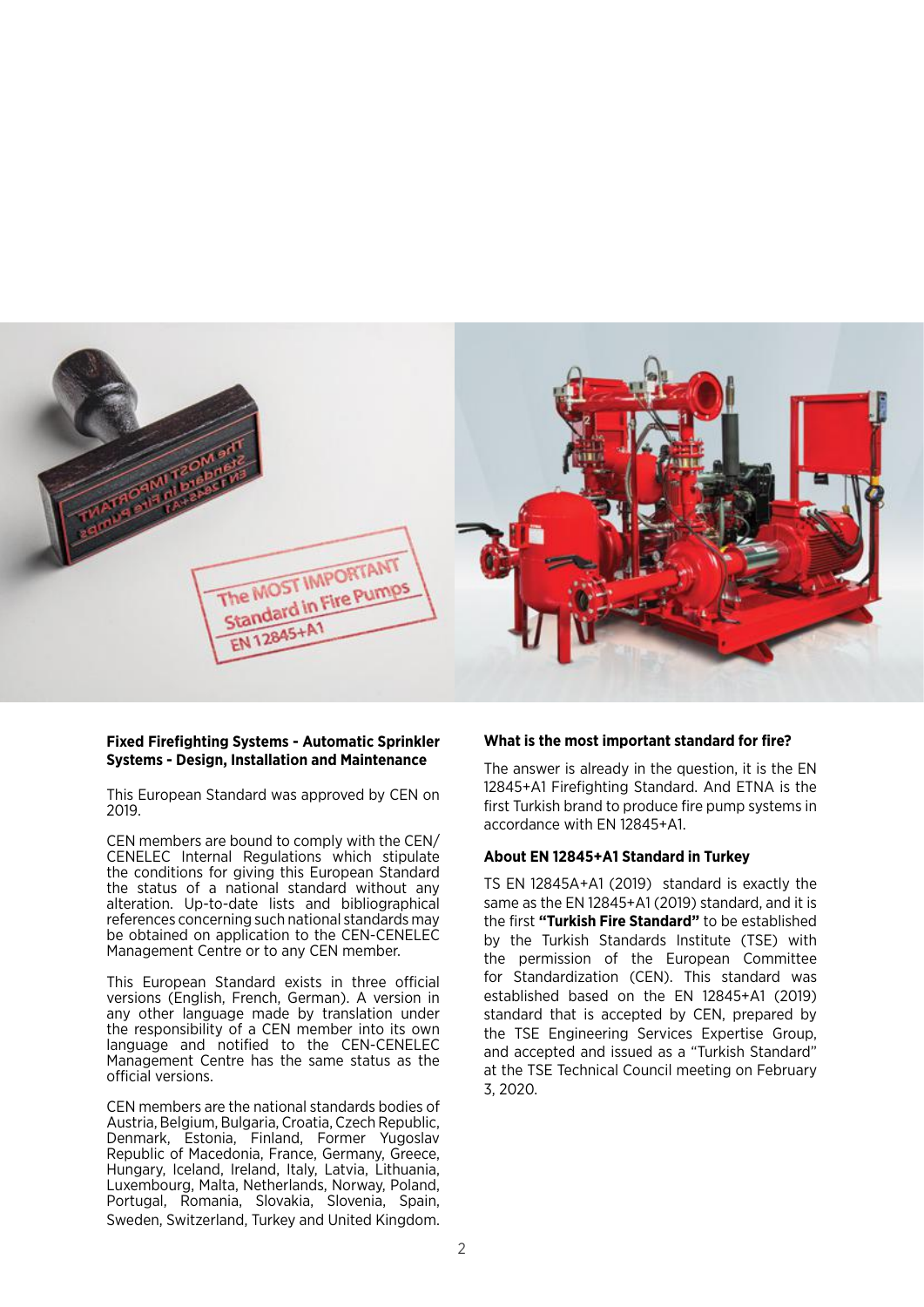

## **ETNA Fire Pump Systems**



### **ETNA Fire Pump Systems**

The fire pump systems in accordance with TS EN 12845 + A1 are designed and manufactured in accordance with the requirements of the TS EN 12845 + A1 (Design, Installation and Maintenance of Fixed Fire Extinguishing Systems and Automatic Sprinkler Systems) standard that is in force.

• Each set uses ETNA EA Series end-suction (norm) pumps.

### **Exact Answer to Your Need**

Our expert engineer team helps you determine the right pump system for your project. Our products are delivered as full sets including electric- or diesel-driven pumps, jockey pumps, electric or diesel control board, individual modular chassis for each pump or connectors on a common chassis, and all accessories.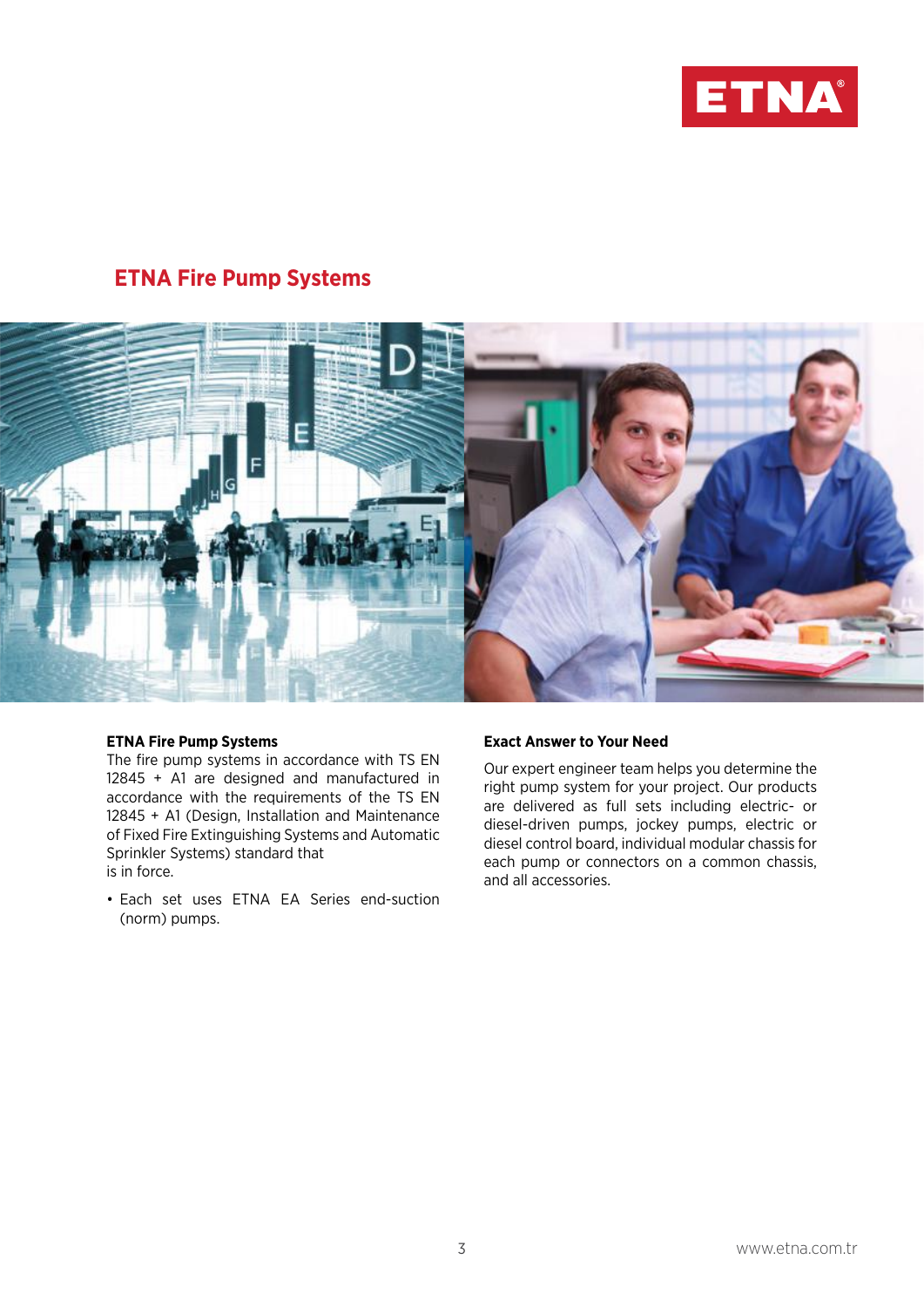## **ETNA Pump Details (in accordance with the EN 12845 Standard)**

- 1. Electric Motor Driven End Suction Fire Pump
- 2. Diesel Engine End Suction Fire Pump
- 3. Jockey Pump
- 4. Electric Pump Controller
- 5. Diesel Pump Controller
- 6. Jockey Pump Controller
- 7. Alarm and Supervisory Panel (Optionally)
- 8. Discharge Manifold
- 9. Expansion Tank
- 10. Check Valve
- 11. Discharge Butterfly Valve
- 12. Pressure Switch
- 13. Fuel Tank
- 14. Eccentric Suction Kit
- 15. Suction Line Butterfly Valve
- 16. Compensator
- 17. Suction Pressure Gauge
- 18. Discharge Pressure Gauge

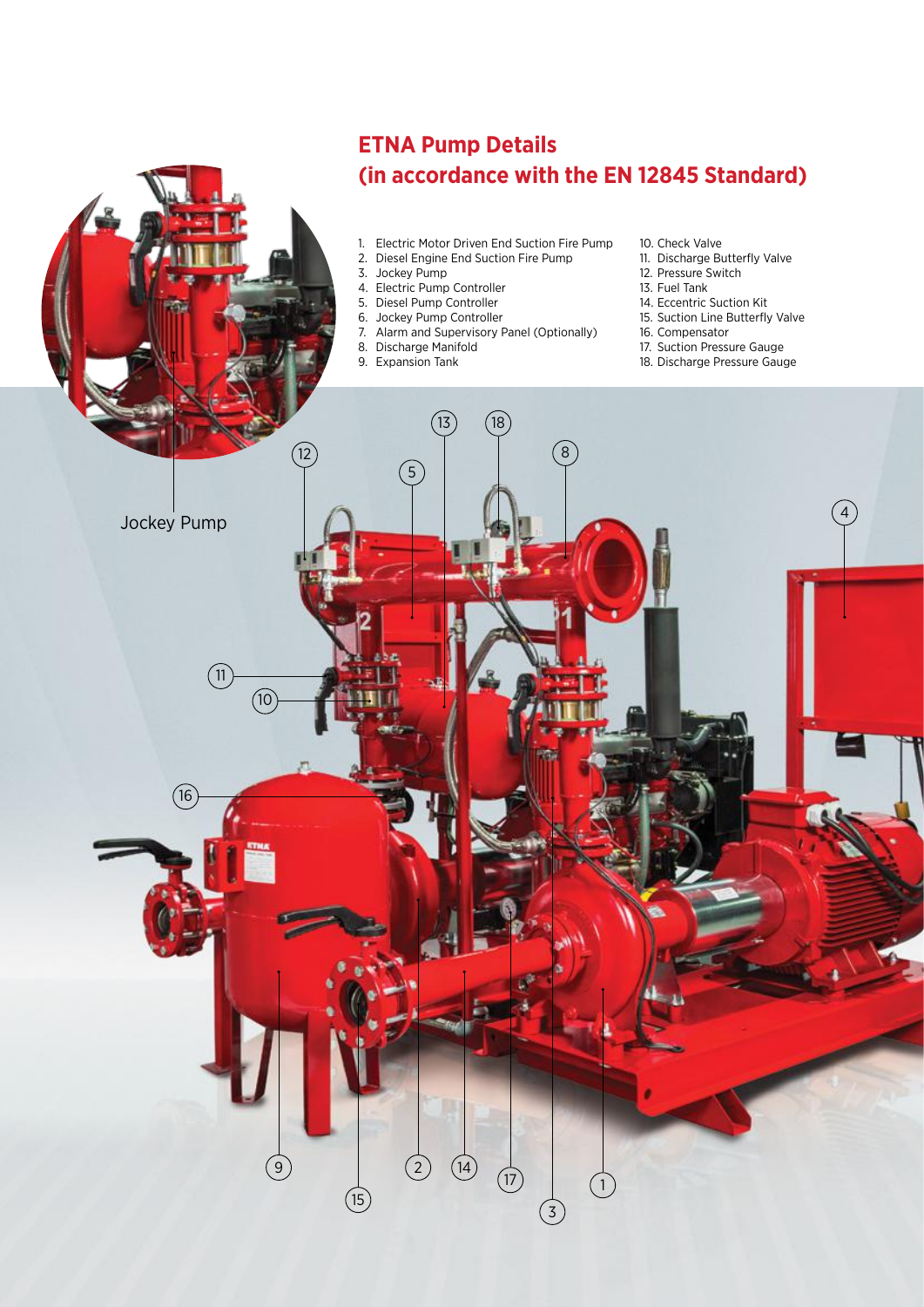



| Pompa Özellikleri                   |                                  |
|-------------------------------------|----------------------------------|
| <b>Number of Main Pumps</b>         | 1 to 3                           |
| <b>Number of Jockey Pumps</b>       | 1                                |
| <b>Maximum Capacity - Flow Rate</b> | $3 \times 450$ m <sup>3</sup> /h |
| <b>Maximum Pressure</b>             | 230 mSS                          |
| <b>External Control Voltage</b>     | 24V                              |
| <b>Panel Control Class</b>          | IP 54                            |



## **Electric- / Diesel-Driven Fire Pump**

| Pompa Özellikleri                      |                                  |
|----------------------------------------|----------------------------------|
| <b>Number of Main Electrical Pumps</b> | 1                                |
| <b>Number of Main Diesel Engine</b>    | 1                                |
| <b>Number of Jockey Pumps</b>          | 1                                |
| <b>Maximum Capacity - Flow Rate</b>    | $2 \times 450$ m <sup>3</sup> /h |
| <b>Maximum Pressure</b>                | 230 mSS                          |
| <b>External Control Voltage</b>        | $12 - 24V$                       |
| <b>Panel Control Class</b>             | IP 54                            |

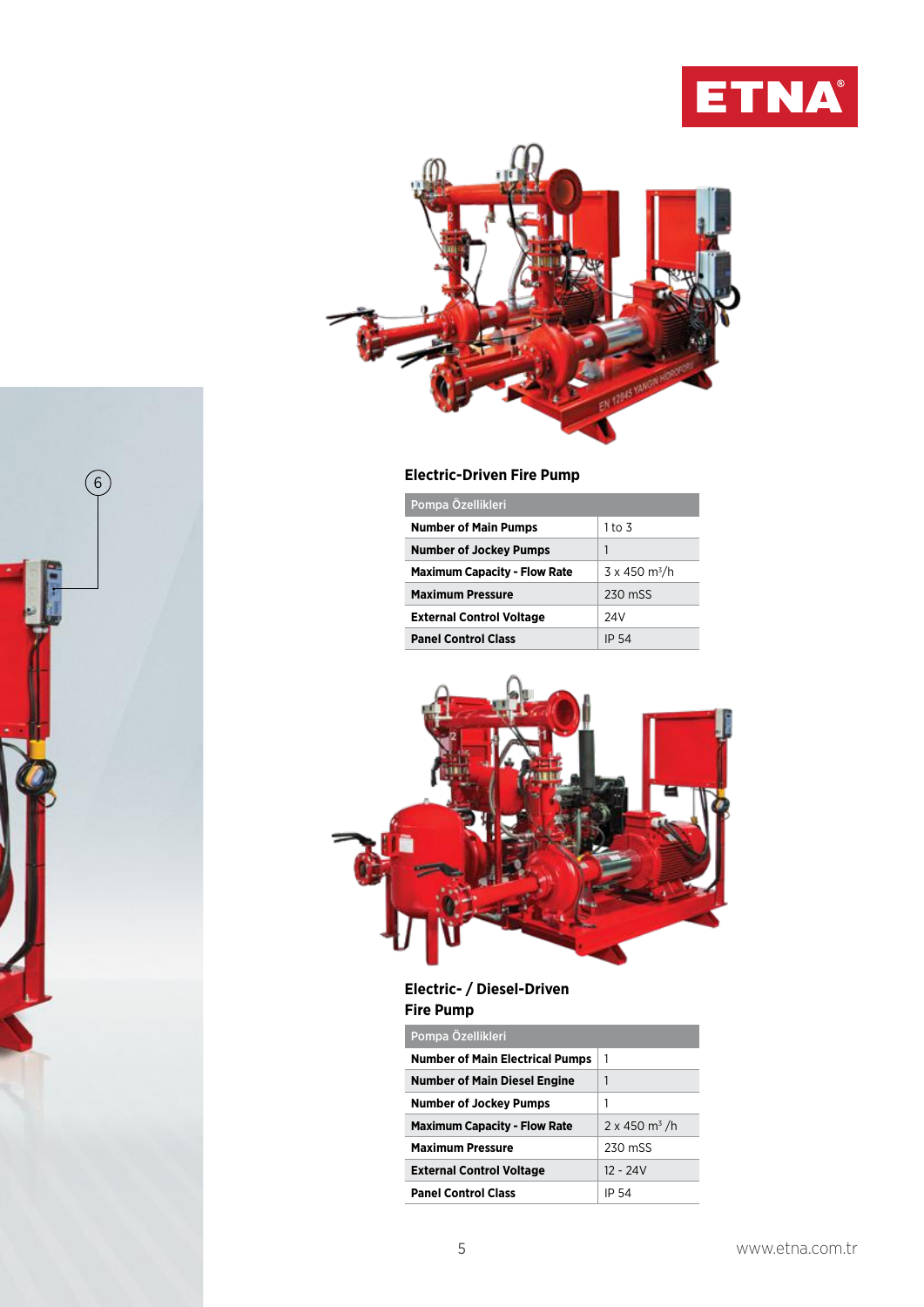

## **Electric-Driven Pump Protection-Control Board**

- Except for the motor all outlet connections are low voltage (12/24 Vdc)
- 3 Voltmeters
- 3 Ammeters (max.1000 A)
- Mains power phase meter 50/60 Hz
- Phase sequence
- Wattmeter (Active power)
- Varmeter (Reactive power)
- Voltammeter (Current power)
- Cosine meter (Power factor)
- Total operating time
- Partial operating time
- Automatic Manual switch, manual start and stop in manual mode



## **Diesel-Driven Pump Protection-Control Board**

- Except for the motor all outlet connections are low voltage (12/24 Vdc)
- 2 Batteries
- 2 Voltmeters
- 2 Battery ammeters
- Tachometer
- Temperature gauge
- Oil temperature gauge
- Oil pressure gauge
- Fuel level gauge
- 2 Battery charging rectifiers
- Battery efficiency control
- Operation error report
- Manual operation buttons
- Warning lamp test button
- Test commissioning
- Monitoring individual charging of batteries
- 6 automatic start-up attempts for batteries (3+3)
- Automatic Manual switch, manual start and stop in manual mode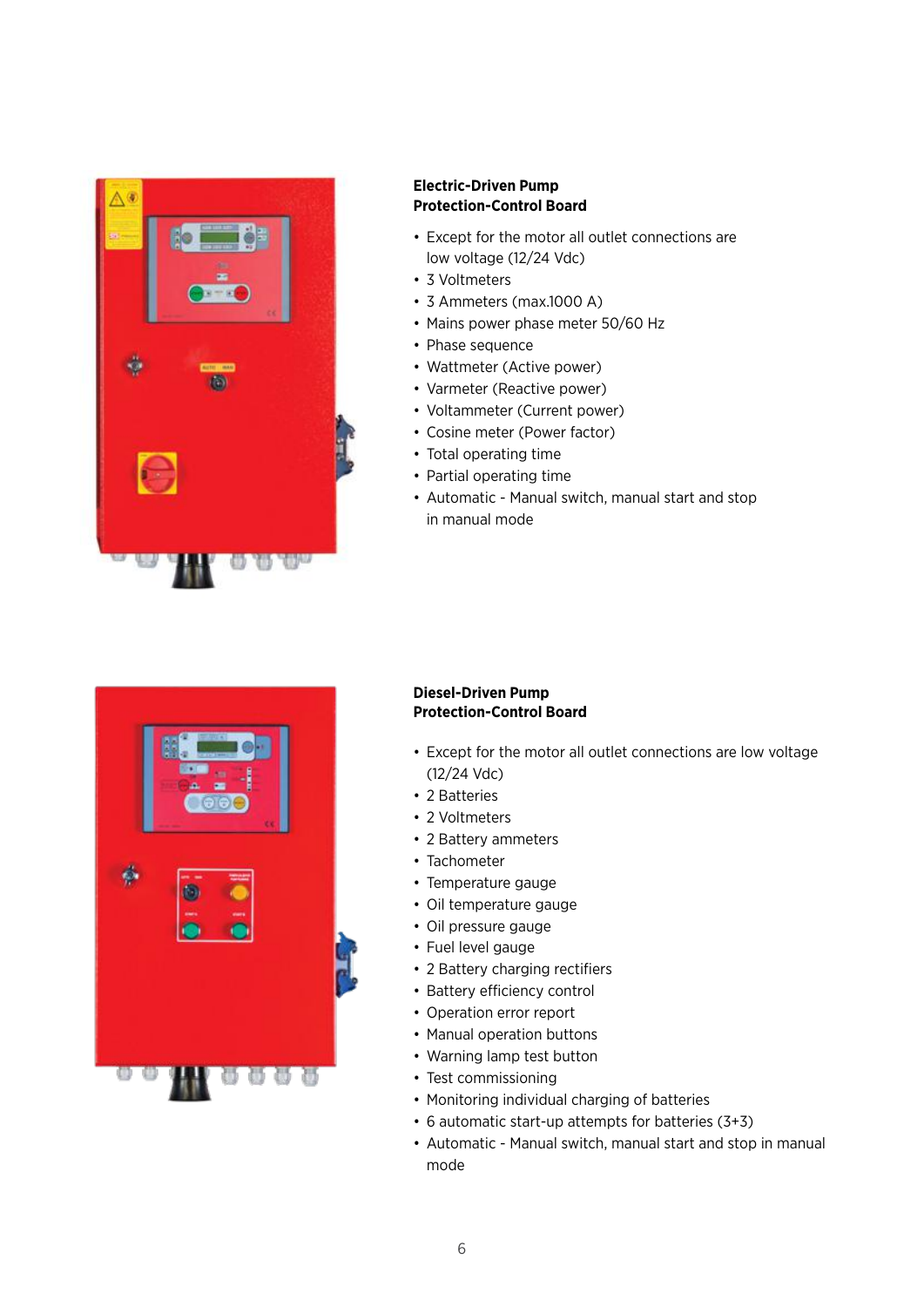## **EN 12845 Booster Versions**



| <b>Description</b>                                                      |                                  |
|-------------------------------------------------------------------------|----------------------------------|
| Booster set with two main electrical<br>motor pumps and jockey pump     | n an Tinggal ay na kaominin<br>廿 |
| <b>Description</b>                                                      |                                  |
| Booster set with electrical motor, diesel<br>engine and jockey pump     | ÷                                |
| <b>Description</b>                                                      |                                  |
| Booster set with two electrical motor,<br>diesel engine and jockey pump | ٠                                |
| <b>Description</b>                                                      |                                  |
| Booster set with three electrical motor<br>and jockey pump              | n an Tillia<br>in Tiid           |
| <b>Description</b>                                                      |                                  |
| Booster set with three vertical shaft<br>pump and jockey pump           |                                  |

## **Modular System**